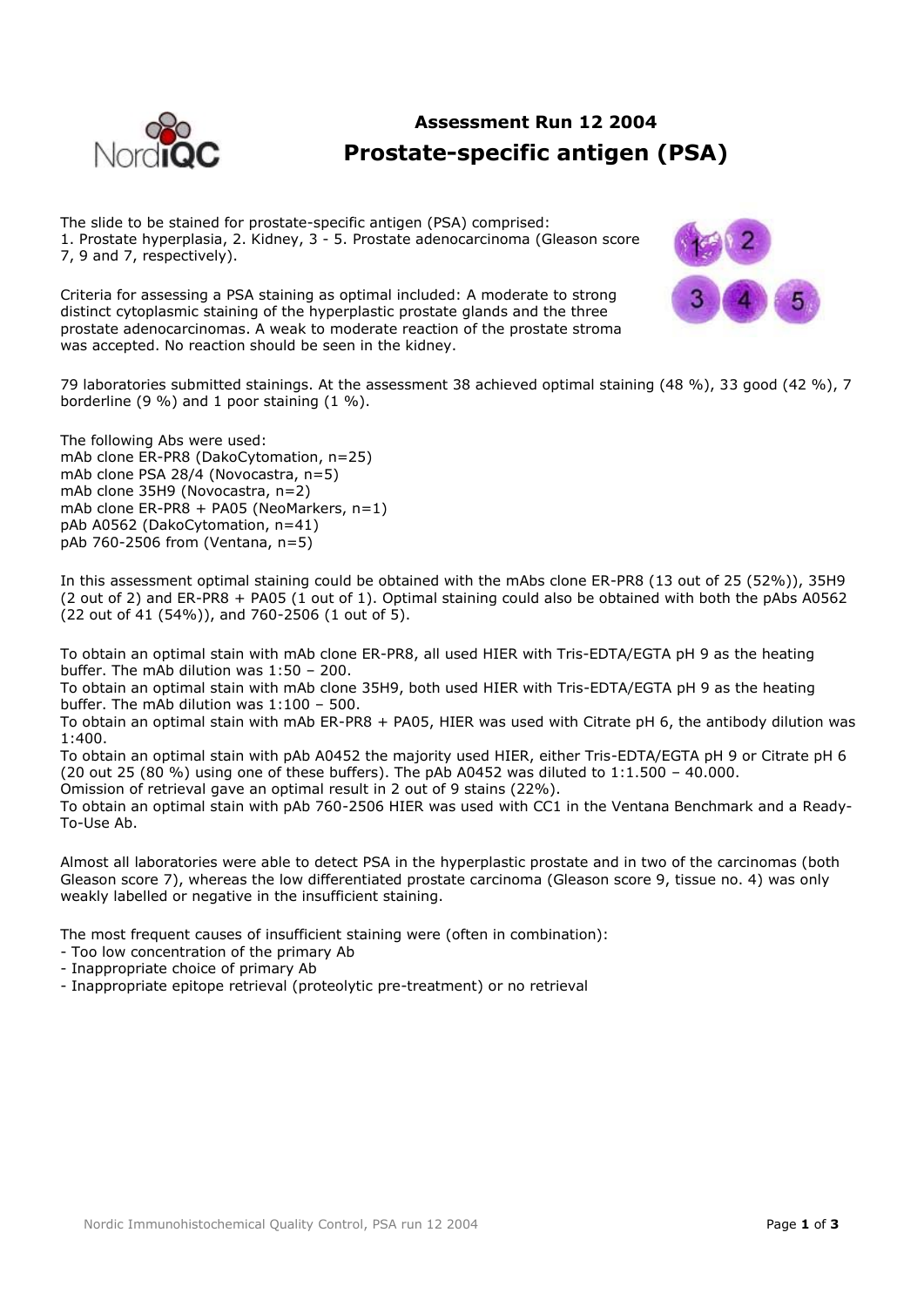

## Fig. 1a

Optimal PSA staining of the prostate hyperplasia. A moderate to strong staining is seen in almost all epithelial cells. A weak stromal reaction is unavoidable.



Fig. 1b

Insufficient PSA staining of the prostate hyperplasia. A large proportion of epithelial cells are unstained. Compare with Fig. 4b.



Fig. 2a

Optimal PSA staining of kidney. No staining reaction is seen (same protocol as in Fig. 1a).



## Fig. 2b

Insufficent PSA staining of kidney. A false positive staining reaction is seen in the tubules due to endogenous biotin activity.



Fig. 3a

Optimal PSA staining of the prostate adenocarcinoma (Gleason score 7). A strong staining is seen in all the neoplastic cells. A weak reaction is seen in the stroma (same protocol as in Fig. 1a).



Fig. 3b Insufficient PSA staining of the prostate adenocarcinoma (Gleason score 7). The staining is somewhat weaker than in Fig. 3a (same field). Compare with Fig. 4b. Same protocol as in Fig. 1b.